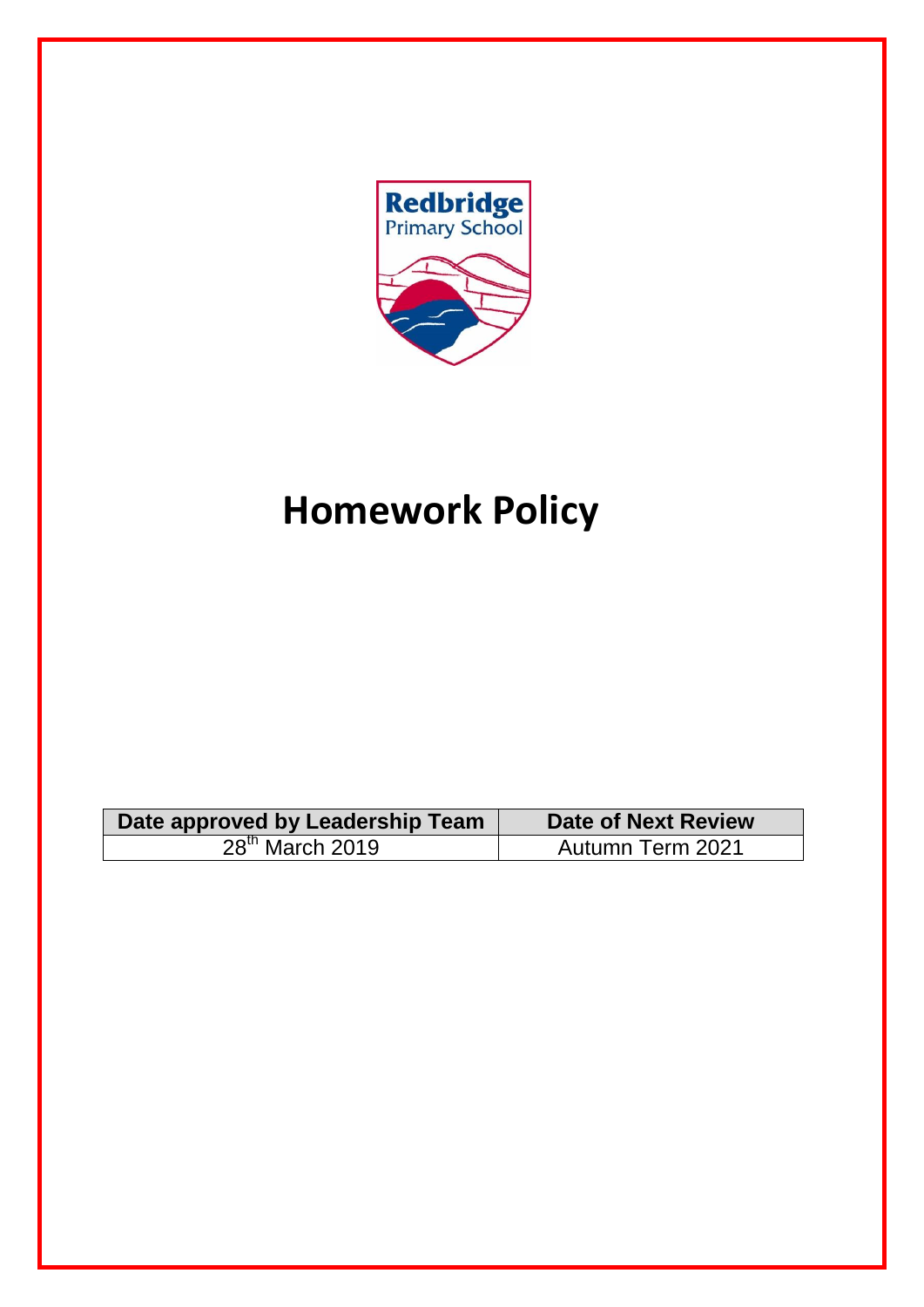#### **Homework Policy**

The Governors and staff of Redbridge Primary school believe that homework is an important aspect of a child's education. We believe it encourages children to realise that learning can take place outside the classroom as well as promoting independent learning thus encouraging the child to take great responsibility for their personal progress. Homework allows parents, carers and the school, to work in partnership for the benefit of their child.

The following homework policy has been written during Autumn Term 2016 in consultation with teaching staff, children, parents and governors (through our school PTA). We recognise that there are many differing views amongst our school community in terms of the quantity and format of homework. This policy is our attempt to provide some clarity to parents in terms of our expectations and guiding principles, whilst also acknowledging the important role of play and free time in a child's growth and development. While homework is important, it should not prevent children from taking part in the wide range of out-of-school clubs and organisations that play an important part in the lives of many children. We are well aware that children spend more time at home that at school, and we believe they develop their skills, interests and talents to the full only when parents encourage them to make maximum use of the experiences and opportunities that are available outside of school.

#### **The aims and objectives of homework**

- To provide opportunities for parents, children and the school to work together in relation to children's learning;
- To help pupils develop the skills of an independent learner, including research skills;
- To encourage pupils and their parents to share and enjoy learning experiences beyond the classroom;
- To foster a love of reading;
- To consolidate, deepen understanding and extend learning done in school and to allow children to practice skills taught in lessons;
- To help children develop good work habits for the future.
- To challenge the pupils and develop resilience

#### **Guiding principles**

- Homework is not compulsory and it is for parents to decide whether they want their child to do the homework set.
- Homework should reinforce or follow up work completed in class, or encourage discussion/research to prepare the children for a new topic.
- Children should be clear how to complete the work set.
- Sufficient time will be given for homework to be completed.
- Reading should take place daily.
- The school recommends that homework is completed and returned to the class teacher.
- Homework will be given weekly to ensure consistency across the year group.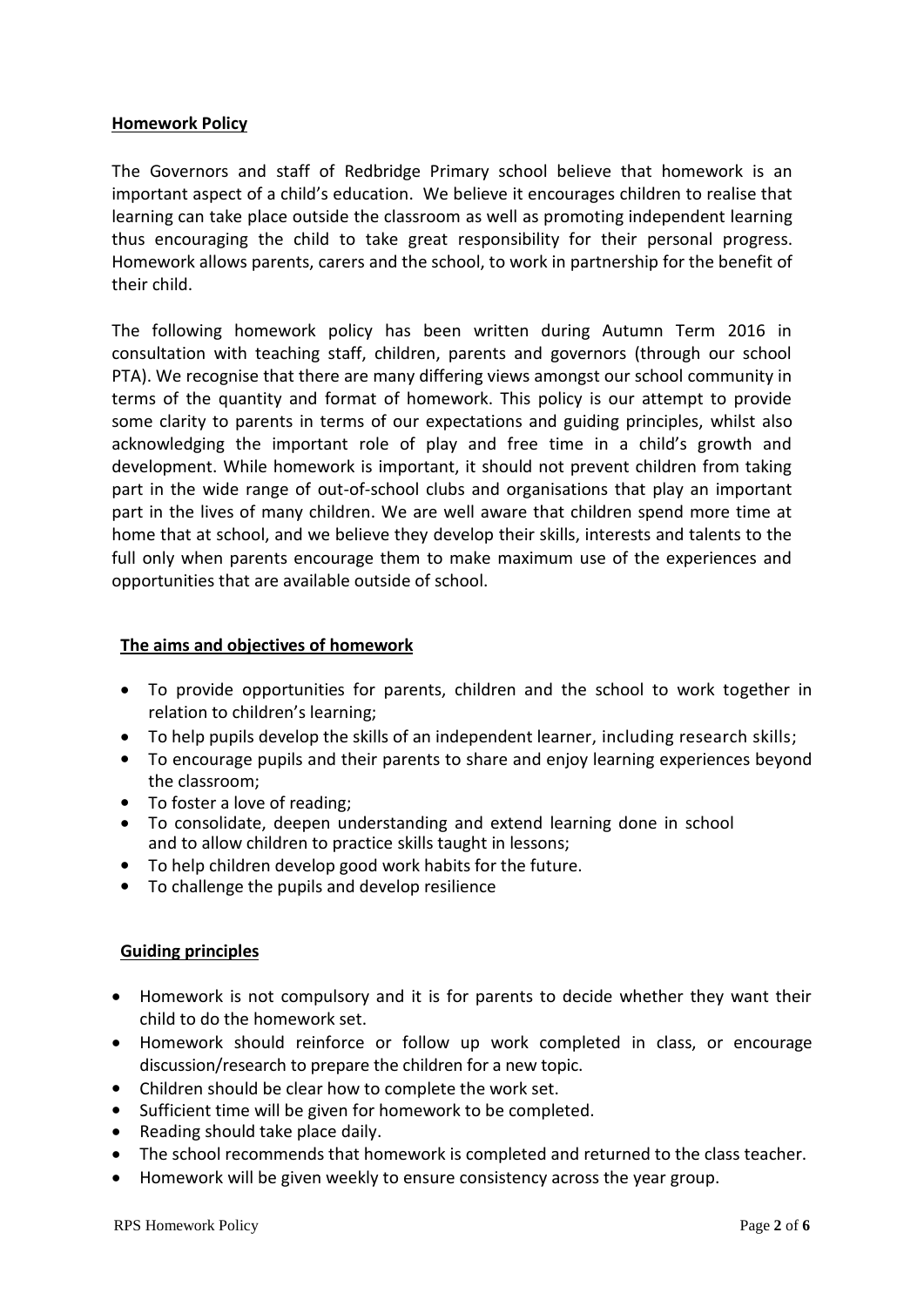### **Responsibilities**

## *Article 14: Schools must respect the rights and responsibilities of parents to guide their child as they grow up.*

It is our expectation that homework will be completed carefully and returned on time. Teachers will offer opportunities through the week to provide support for children to help them with any homework that is confusing or difficult for children to complete. Where homework is frequently missing or not completed, late or of poor quality, the child's parents or carers will be contacted by the class teacher. Class teachers will co-operate closely in their Key Stages to ensure that similar content and expectations between classes is in place.

The Associate Headteacher will:

- Promote the school homework policy to staff, parents and pupils
- Monitor and evaluate the efficiency and effectiveness of the policy

The teacher will:

- Set regular homework activities which could include both practical and written tasks
- Provide adequate and appropriate feedback to pupils through praise and encouragement, marking or testing (as appropriate)
- Set high expectation of pupils in completing homework
- Acknowledge written homework through marking, a short comment or signature, depending on the task.

Parents and Carers should support their children by:

- Providing a suitable place where your child can do their home learning, somewhere reasonably peaceful, with supervision if appropriate
- Make it clear to your child that you value home learning, and support the school in explaining how it can help raise attainment
- Providing activities that support the activities set by the teacher
- Ensure and check that tasks are completed on time and to a suitable standard
- Being actively involved in joint homework activities with the children
- Contact the children's class teacher if they have any questions or contact the Associate Headteacher if they have queries of a general nature regarding homework. If parents wish to make a complaint about the school homework policy or the way it is implemented, parent should contact the governing body
- Encouraging your child to also play and enjoy time outside of school

## *Article 14: Schools must respect the rights and responsibilities of parents to guide their child as they grow up.*

Pupils should:

- Do their best to complete task as instructed
- Ask for help as appropriate
- Gain increased motivation and enjoyment through home learning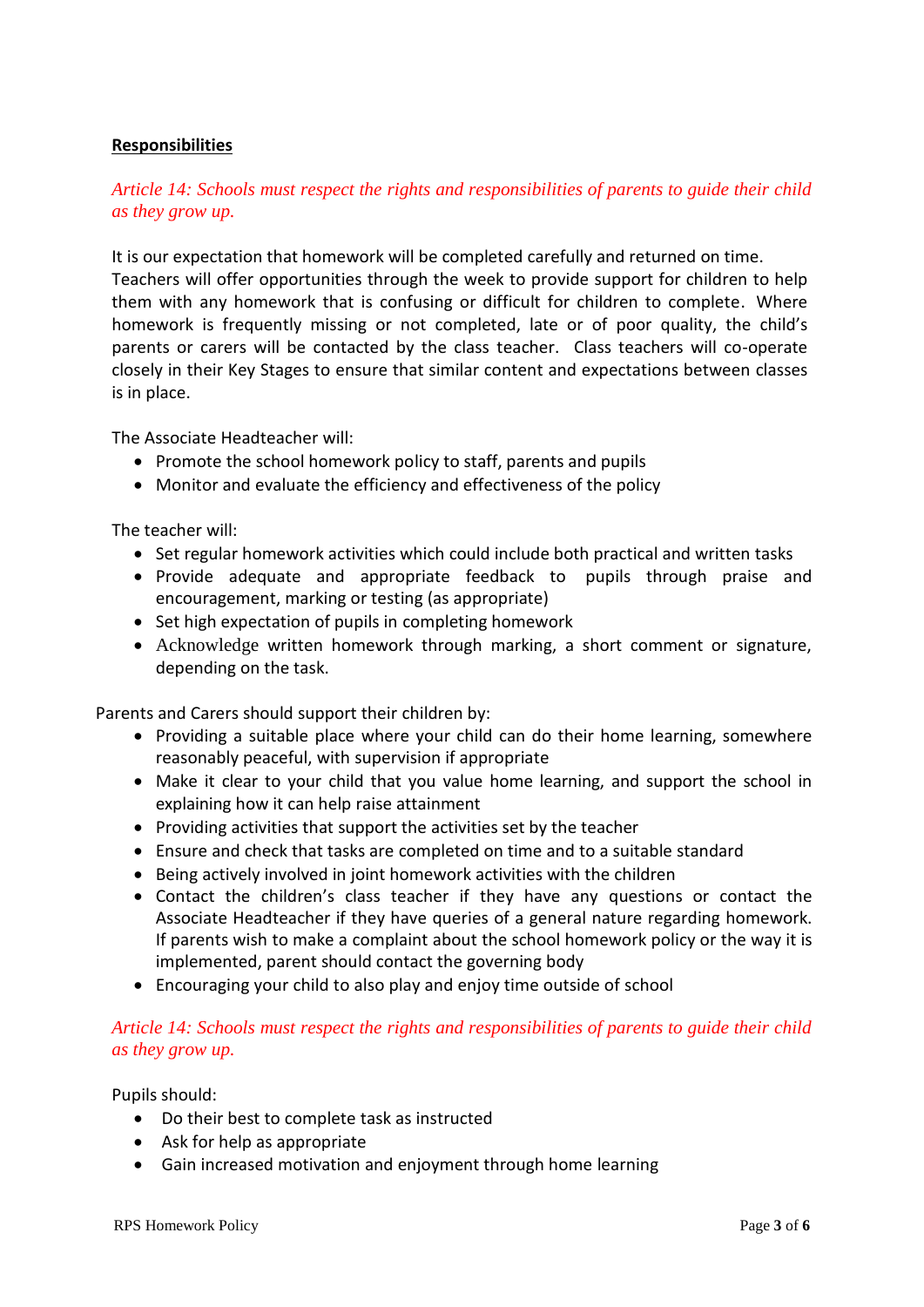#### **Reading and spelling**

We would hope that children read daily (alongside the schedule that follows) and that reading for pleasure is valued at all times and is not just confined to the total time spent completing homework. This would include fostering early reading skills, where appropriate. We want to promote a love of reading in every child. We encourage parents and carers to discuss their children's books and ask questions about them to ensure that there is understanding of their book as well as accurate reading. We would also hope that the learning of age appropriate spellings, as outlined in the national curriculum, happens frequently outside of school and may be supplemented by spelling lists being sent home.

#### **Monitoring and Evaluation**

The class teacher is responsible for ensuring that the homework policy is efficiently and effectively implanted within their class. This will be monitored by the member of ULT in charge of each phase in order to ensure homework is contributing to overall pupil learning and progress.

#### **Inclusion**

All children will have access to homework or that is relevant to their current stage of learning.

#### **Equal Opportunities**

All children are provided with equal access to homework. We aim to provide suitable learning opportunities regardless of gender, religion, ethnicity or home background.

#### **Parental activities to support learning outside of school**

While it is important that your child feels supported to complete homework, we believe that parents providing experiences that generate interest, wonder and enjoyment are extremely valuable. Visits to museums, galleries, libraries, places of interest or natural beauty and other outdoor activities can help generate curiosity and love for learning that transfers back into classroom lessons.

#### **Homework Schedules**

Homework is given on a regular basis across the school following the schedule below. From time to time, homework may vary in response to a particular activity such as an educational visit. Homework content may be set as a written piece of homework or may include reading, games and activities to reinforce English, Math's or other skills. For older children homework may include completing work set, finding out information, preparing a presentation, designing and/or making something, trying out a simple scientific experiment and solving problems.

#### **Family Learning Projects**

During holiday times teachers will often set practical projects for children. Families will be given an extra week opportunity to complete the project either before after the holiday period. This usually involves an aspect of research with some practical outcome. An example of this is making a Tudor model boat or a shoe box scene of the Great Fire of London. We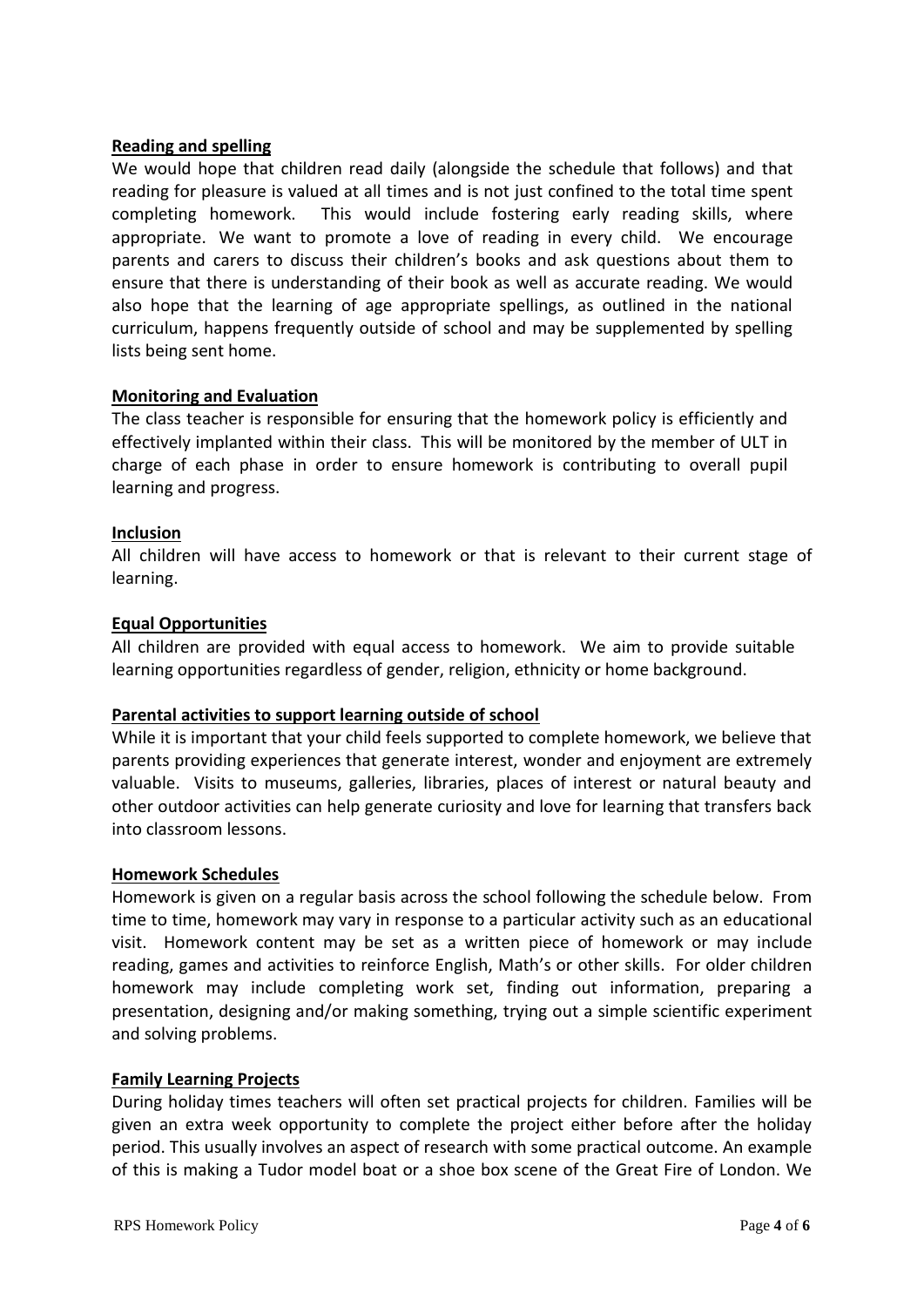hope that the finished product will be very much a collaboration between the whole family with children encouraged to complete the task with adults offering ideas and suggestions. We do not expect adults to complete the task for their child and are able to quickly identify when this has happened.

### **Marking of Homework**

Homework will be acknowledged by teachers, either through marking correct answers, a short comment, verbal feedback or a signature, depending on the task. Homework is not marked in depth each week.

| Year              | <b>Guideline</b> | <b>Tasks/Activities/Subject Areas:</b>                                            |  |
|-------------------|------------------|-----------------------------------------------------------------------------------|--|
| Group             | <b>Amount</b>    | Our expectations are that:                                                        |  |
| <b>EYFS</b>       | n/a              | Parents can support their children by reading stories to them every day.          |  |
|                   |                  | Formal homework is not given in the foundation stage. We recognise that the       |  |
|                   |                  | majority of learning takes place in the home and, as a result, offer regular      |  |
|                   |                  | guidance and suggestions for parents on next steps in learning. We are always     |  |
|                   |                  | available to talk to parents about how to further support their child. We also    |  |
|                   |                  | offer family learning projects for parents to follow in the holidays.             |  |
|                   |                  | Children in nursery and reception are issued with a Learning Journal. This is not |  |
|                   |                  | a homework book but a special place to capture all the learning that takes        |  |
|                   |                  | place at home through photographs, notes and children's drawings.                 |  |
|                   | 1 hour           | Children will read daily for pleasure. Children will complete an English or       |  |
| Year 1            | weekly           | Math's task/game/activity every week.                                             |  |
| Year 2            | 1 hour           | Children will read daily for pleasure. Children will complete an English or       |  |
|                   | weekly           | Math's task/game/activity every week, which may occasionally include a            |  |
|                   |                  | SATs-style question to consolidate the topic. Occasionally they may               |  |
|                   |                  | complete a relevant themed task, such as a project based on their current         |  |
|                   |                  | cross-curricular theme.                                                           |  |
| Year <sub>3</sub> | 1 hour           | Children will read daily. Children will complete an English or Math's             |  |
|                   | weekly           | task/game/activity every week. Family learning projects, linked to class          |  |
|                   |                  | themes, will be set for completion over a half term.                              |  |
| Year 4            | 1 hour           | Children will read daily. Children will complete an English or Math's             |  |
|                   | weekly           | task/game/activity every week. Family learning projects, linked to class          |  |
|                   |                  | themes, will be set for completion over a half term.                              |  |
| Year 5            | 1 hour 15        | Children will read daily. Children will complete an English or Maths              |  |
|                   | minutes          | task/game/activity every week. Family learning projects, linked to class          |  |
|                   | weekly           | themes, will be set for completion over a half term.                              |  |
| Year <sub>6</sub> | 1 hour           | Children will read daily. Children will complete an English or Maths              |  |
|                   | 30 mins          | task/game/activity every week. Family learning projects, linked to class          |  |
|                   | weekly           | themes, will be set for completion over a half term.                              |  |
|                   |                  | During the spring term a SATS revision programme will begin and the school        |  |
|                   |                  | may offer additional booster classes and extra homework to children. Again        |  |
|                   |                  | this is optional.                                                                 |  |